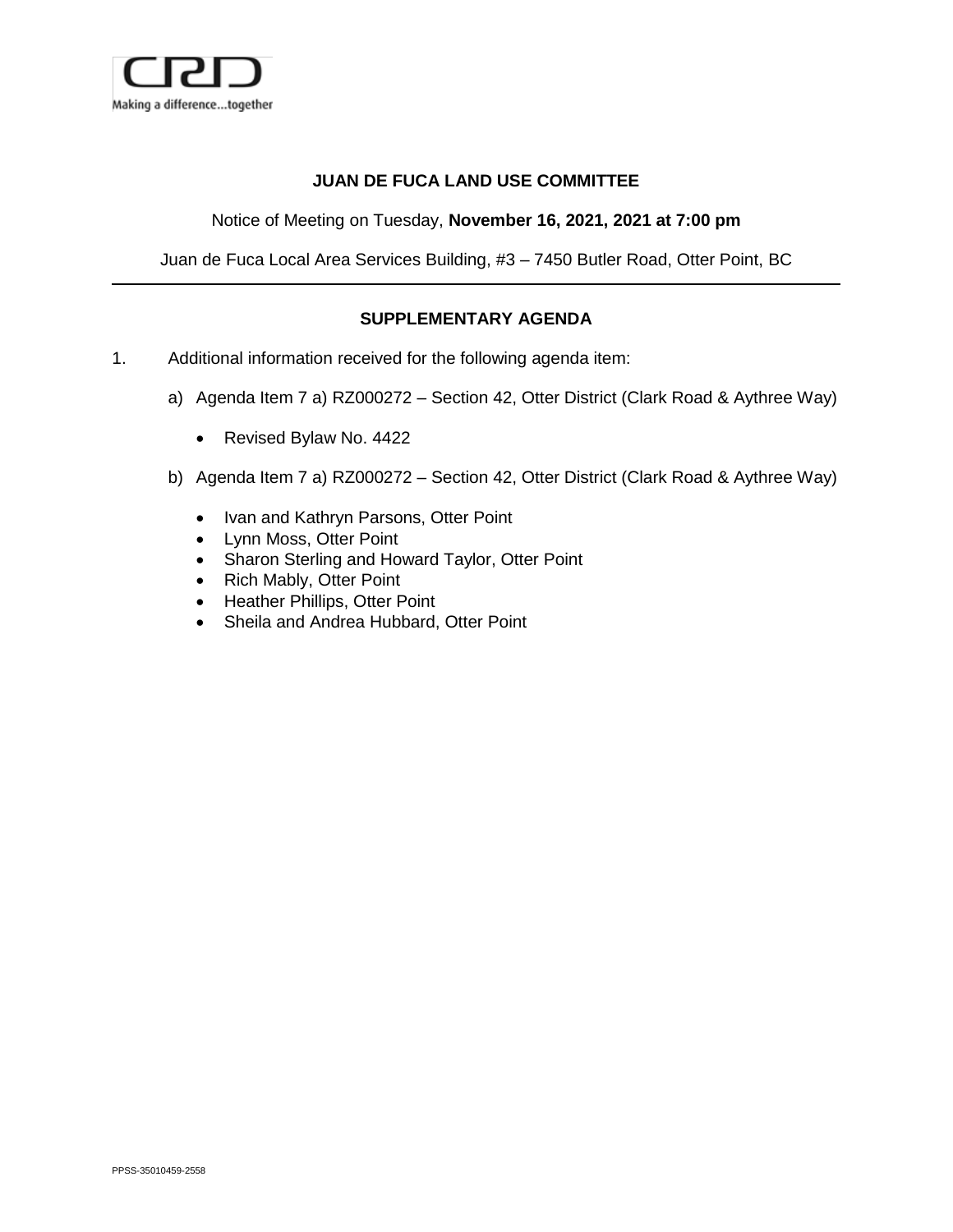### **CAPITAL REGIONAL DISTRICT BYLAW NO. 4422**

#### **\*\*\*\*\*\*\*\*\*\*\*\*\*\*\*\*\*\*\*\*\*\*\*\*\*\*\*\*\*\*\*\*\*\*\*\*\*\*\*\*\*\*\*\*\*\*\*\*\*\*\*\*\*\*\*\*\*\*\*\*\*\*\*\*\*\*\*\*\*\*\*\*\*\*\*\*\*\*\*\*\*\*\*\*\*\*\*\*\*\*\*\*\*\*\*\*\*\*\*\*\*\*\*\*\*\*\*\*\*\*\*\*\*\*\*\*\*\*\*\***

#### **A BYLAW TO AMEND BYLAW NO. 2040, THE "JUAN DE FUCA LAND USE BYLAW, 1992"**

**\*\*\*\*\*\*\*\*\*\*\*\*\*\*\*\*\*\*\*\*\*\*\*\*\*\*\*\*\*\*\*\*\*\*\*\*\*\*\*\*\*\*\*\*\*\*\*\*\*\*\*\*\*\*\*\*\*\*\*\*\*\*\*\*\*\*\*\*\*\*\*\*\*\*\*\*\*\*\*\*\*\*\*\*\*\*\*\*\*\*\*\*\*\*\*\*\*\*\*\*\*\*\*\*\*\*\*\*\*\*\*\*\*\*\*\*\*\*\*\*** The Capital Regional District Board, in open meeting assembled, enacts as follows:

1. Bylaw No. 2040 being the "Juan de Fuca Land Use Bylaw, 1992" is hereby amended as follows:

### **A. SCHEDULE A, PART 1, SECTION 2 – DEFINITIONS**

(a) By adding a new definition after the definition of ELECTRONIC MESSAGE CENTER SIGN, as follows:

"EQUESTRIAN RIDING FACILITY means the use of land, buildings and structures to keep, breed, raise, train and ride horses, and may include ancillary boarding stables, riding lessons, tours, veterinary clinic and animal hospital; excludes racetracks and events that must be licenced by the BC Racing Commission, competitions, fairs and festivals."

(b) By amending the definition of CAMPING SPACE by adding the words "no greater than 125m2" after the word "area".

#### **B. SCHEDULE A, PART 1, SECTION 3.07**

(a) By adding the words "AG-2 Agricultural 2" after the words "AG Agricultural".

### **C. SCHEDULE A, PART 2 - ZONING DISTRICTS**

(a) By adding a new section 3B.0 Agricultural 2 Zone – AG-2 as follows:

#### *3B.0 Agriculture 2 Zone – AG-2*

### **3B.01 Permitted Uses & Buildings**

In addition to the uses permitted by Section 4.15 of Part 1 of this Bylaw, the following uses and no others shall be permitted by the Agricultural 2 AG-2 Zone:

Principal Uses:

- (a) Agriculture;
- (b) Farm Buildings;
- (c) Residential;
- (d) One-family Dwelling;
- (e) Equestrian Riding Facility;

Accessory Uses:

- (f) Accessory buildings and structures anciallary to a permitted use pursuant to Part 1, section 4.01;
- (g) Secondary Suite pursuant to Part 1, Subsection 4.19;
- (h) Detached Accessory Suite pursuant to Part 1, Subsection 4.20;
- (i) Home Based Business Categories One, Two and Three;
- (j) Two Boarders or Lodgers;
- (k) Composting of organic waste generated on site;
- (l) Campground.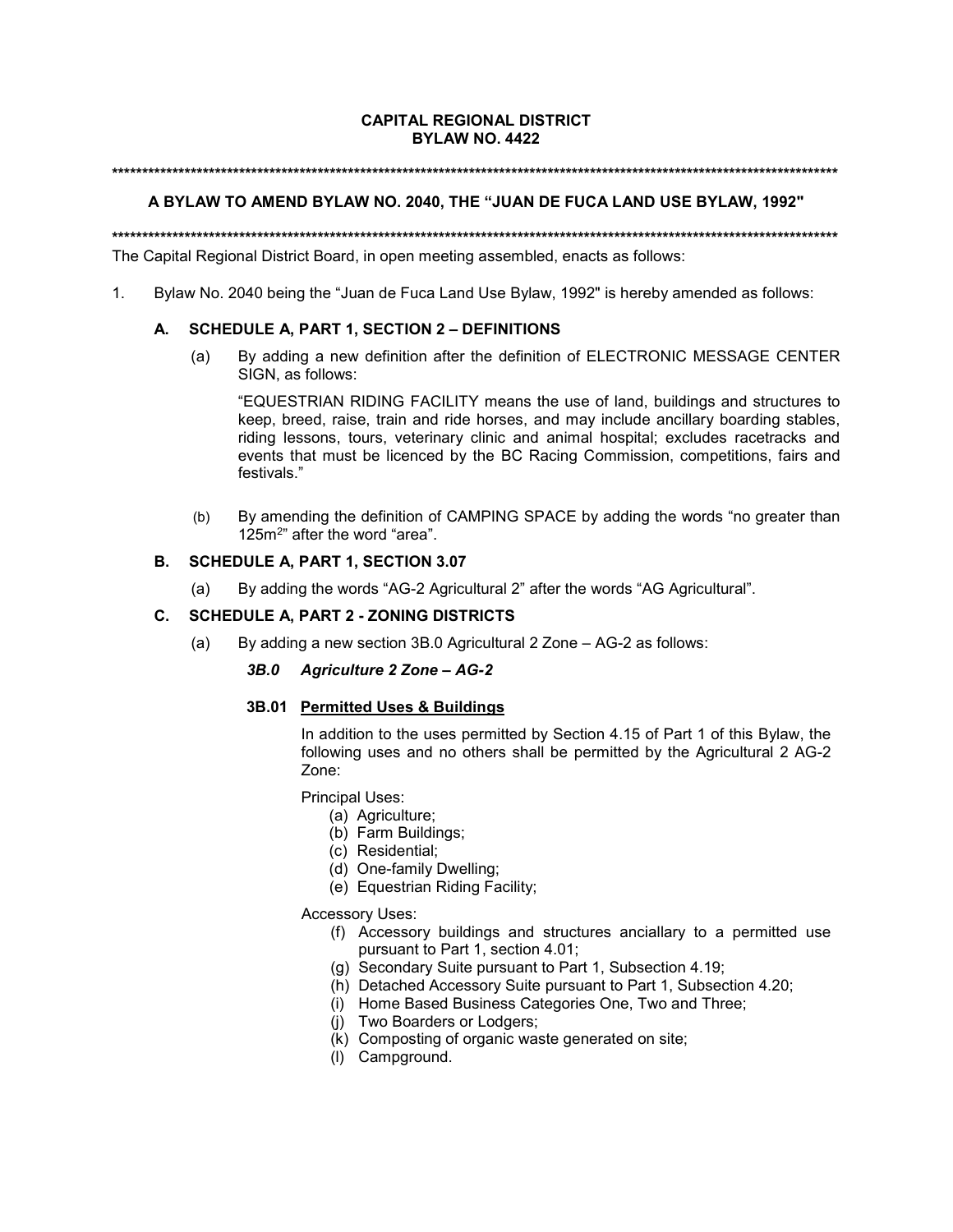| 3B.02 | <u>Minimum Lot Size for</u><br><b>Subdivision Purposes</b> | (a) The minimum lot size for subdivision purposes<br>shall be 10.0 ha.                                                                                                                                                                                                                                                                                                                                                                                                                                                                                                                                                                                            |
|-------|------------------------------------------------------------|-------------------------------------------------------------------------------------------------------------------------------------------------------------------------------------------------------------------------------------------------------------------------------------------------------------------------------------------------------------------------------------------------------------------------------------------------------------------------------------------------------------------------------------------------------------------------------------------------------------------------------------------------------------------|
| 3B.03 | <b>Lot Coverage</b>                                        | (a) The maximum lot coverage shall be 10%.                                                                                                                                                                                                                                                                                                                                                                                                                                                                                                                                                                                                                        |
| 3B.04 | <b>Density</b>                                             | (a) One one-family dwelling per 4 hectares is<br>permitted;<br>(b) One<br>secondary suite or one<br>detached<br>accessory suite per 4 hectares is permitted;<br>(c) The Floor Area Ratio of all Farm Buildings, and<br>buildings and structures devoted to Agriculture<br>or an Equestrian Facility shall not exceed<br>0.0085;<br>(d) Residential buildings and structures shall not<br>exceed a Floor Area Ratio of 0.01;<br>(e) One camping space per 2 ha and a maximum<br>total floor area of 60 $m2$ for all accessory<br>buildings and structures devoted to the<br>campground use;<br>(f) The maximum number of persons per camping<br>space shall be 10. |
|       | 3B.05 Height                                               | (a) The maximum height of principal buildings and<br>structures shall be 11 m.                                                                                                                                                                                                                                                                                                                                                                                                                                                                                                                                                                                    |
|       | 3B.06 Required Yards                                       | (a) Residential buildings and structures shall be<br>set back a minimum of:<br>$i)$ 7.5 m from the front lot line;<br>6 m from side lot lines;<br>ii)<br>iii) 10 m from the rear lot line;<br>iv) 6 m CTS from flanking lot lines.<br>(b) Buildings and structures devoted to Agriculture<br>and Equestrian Riding Stables shall be set<br>back a minimum of:<br>30 m from the front lot line;<br>İ).<br>15 m from side, rear and flanking lot<br>ii)<br>lines.                                                                                                                                                                                                   |
|       |                                                            | (c) Campgrounds shall be set back a minimum of<br>30 m from the front, side, rear and flanking lot<br>lines.                                                                                                                                                                                                                                                                                                                                                                                                                                                                                                                                                      |
| 3B.07 | <b>Watercourse</b><br><b>Setbacks</b>                      | (a) Farm buildings, buildings and structures<br>devoted to Agriculture or an Equestrian Riding<br>Facility, and manure storage areas shall be<br>setback a minimum of 30 m from the natural<br>boundary of a watercourse.                                                                                                                                                                                                                                                                                                                                                                                                                                         |

## **E. SCHEDULE A, PART 3, SECTION 5.0 LAND USE AND PARKING SPACES REQUIRED**

(a) By adding the words "Equestrian Riding Facility 5 plus 1 per 2 employees" below the words "Equipment Sales/Rentals (See Retail Uses of the same size)"; and

### **F. SCHEDULE B, ZONING MAPS**

(a) By deleting that portion of Section 42, Otter District, except that part lying 50 feet on each side of the centre line of the right of way shown on Plan 121 RW and excpt that part in Plan EPP63580 from the Forestry AF zone and add it to the Agricultural 2 (AG-2) zone, as shown in Plan No. 1.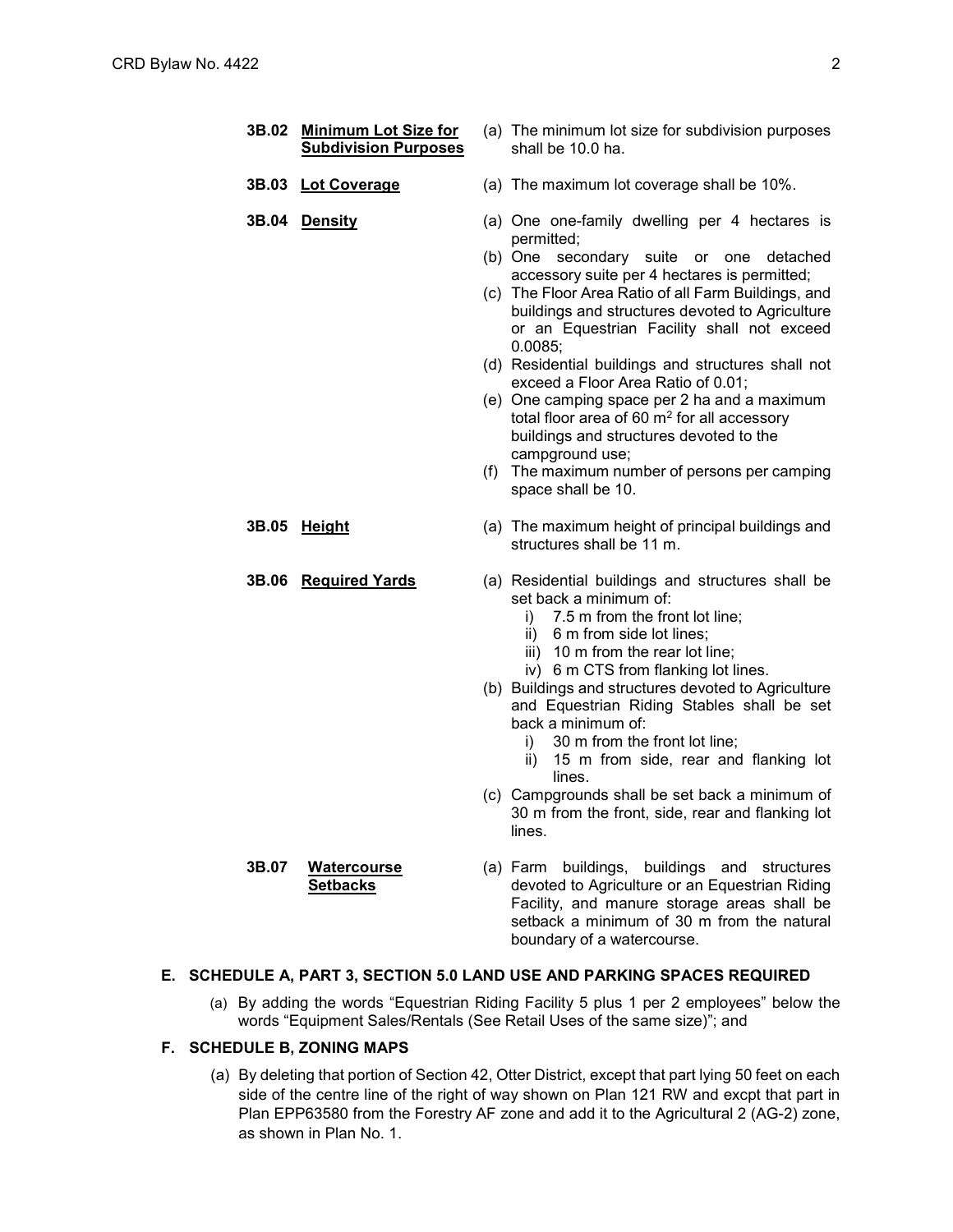

## **Plan No. 1 of Bylaw No. 4422, an amendment to Bylaw No. 2040**

2. This bylaw may be cited as "Juan de Fuca Land Use Bylaw, 1992, Amendment Bylaw No. 152, 2021".

| READ A FIRST TIME THIS  | day of | , 2021. |
|-------------------------|--------|---------|
| READ A SECOND TIME THIS | day of | . 2021. |
| READ A THIRD TIME THIS  | day of | . 2021. |
| <b>ADOPTED THIS</b>     | day of | . 2021. |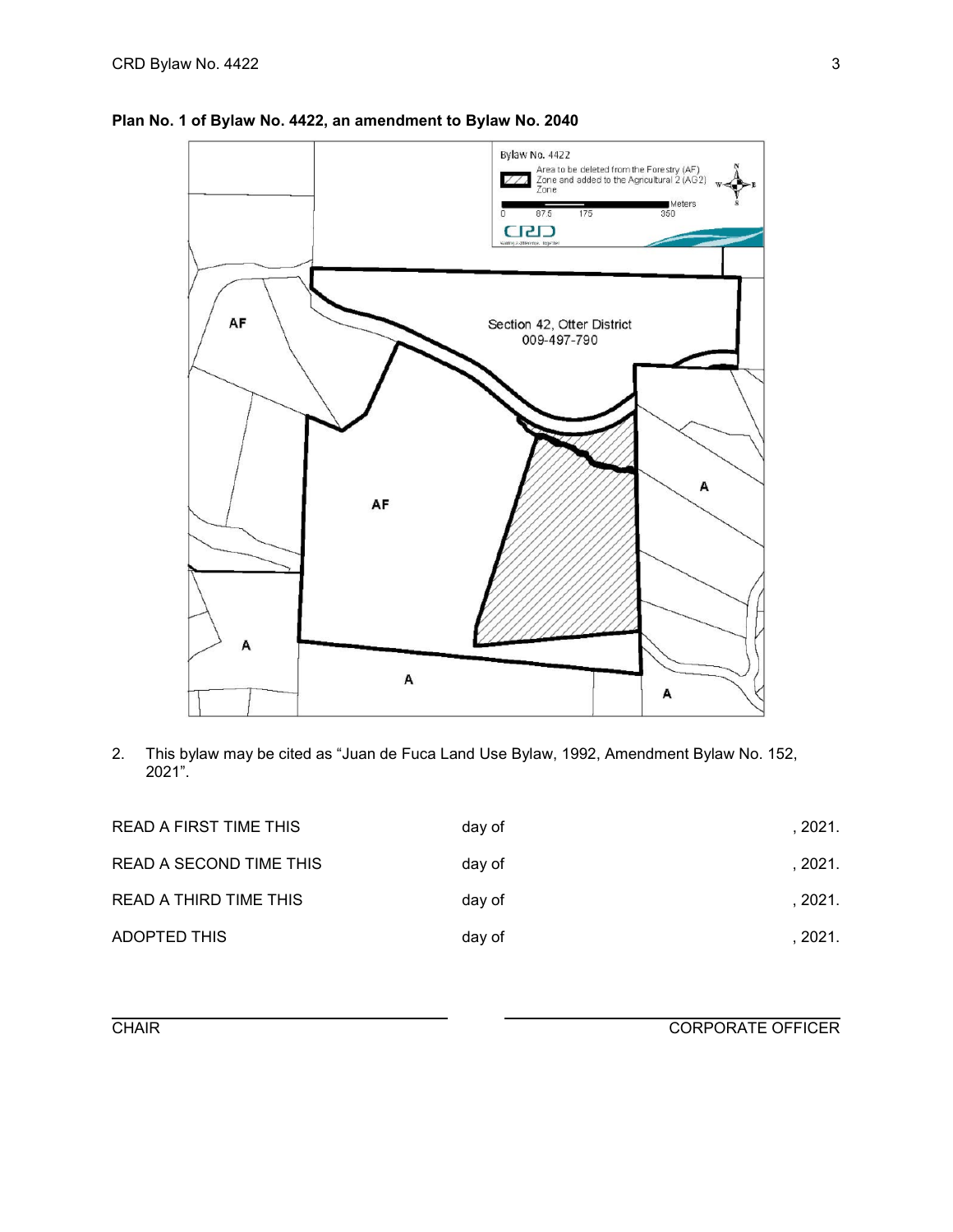Aug 3  $0001$ 

To Otter Point Advisory Planning Commision From I van and Kathryn Parsons

As owners of we would like toexpress concern to the changes requested by the owner of Section 42 Clarke Road and Aythree Way. Water drains from the property<br>through our land to a tributary of Krug Swamp. There is no mention of numbers of animals, workers, or campers in the Section 42 presentation Waste from manure and sewage would be a problem. Please concider our concerns

fathur Parsons affairem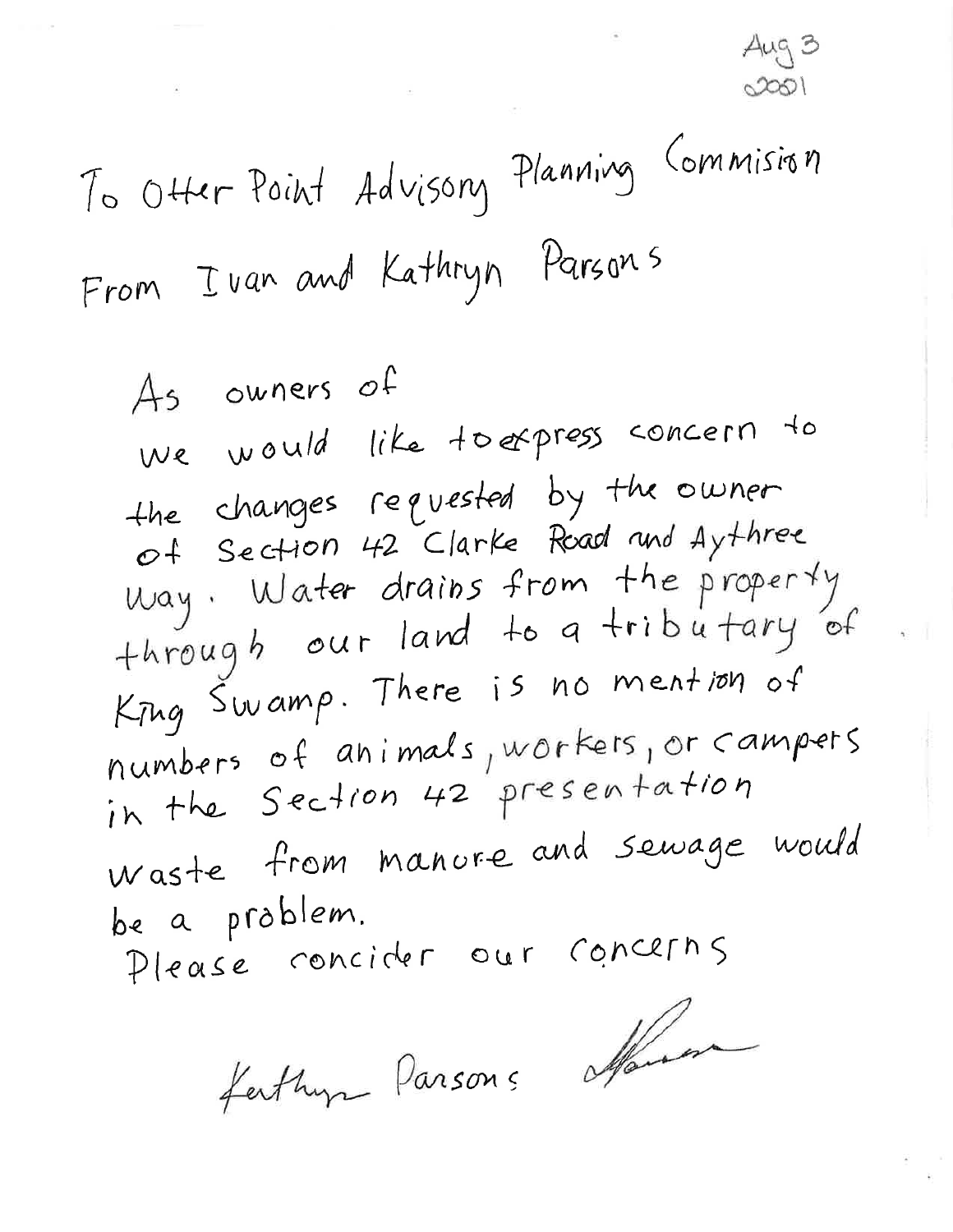## jdf info

| From:    |                                    |
|----------|------------------------------------|
| Sent:    | Sunday, September 19, 2021 3:22 PM |
| To:      | idf info                           |
| Subject: | Contact Us - Submission            |

The following message was received through the form at 'https://www.crd.bc.ca/contact-us?r=juan-de-fucainformation'. Neither the name nor the e-mall address can be confirmed as accurate.

#### 

**Your Name: Lynn Moss** 

**Your Email Address:** 

#### Message: Sept. 19,2021

#### RZ000272

In reference to the proposed development on Aythree Way for a horse stable and campground.

I am in full support of people making their living at home or close to home rather than commuting as long as the development does not interfere with the enjoyment of way of life of their neighbours or threatens the existing wells or streams in the area. My concern with this development is simply that it will likely require a considerable amount of water. In 2004 there was a water study of the Aquifer 606 and even back then it was noted it is a fragile aquifer that reaches from Langford to past Port Renfrew. There has been considerable development since that study seventeen years ago. A new water study is underway and I would respectfully suggest that any new development than requires water be delayed until the new study shows that there is sufficient water to support this new development without in any way threatening or interfering with the water usage of others already in the area.

**Lynn Moss** 

Otter Point

Submitted at:9/19/2021 3:21:39 PM Submitted via:https://www.crd.bc.ca/contact-us?r=juan-de-fuca-information User Agent: Mozilla/5.0 (Windows NT 10.0; WOW64) AppleWebKit/537.36 (KHTML, like Gecko) Chrome/93.0.4577.82 Safarl/537.36 User Host Address: 24.108.202.178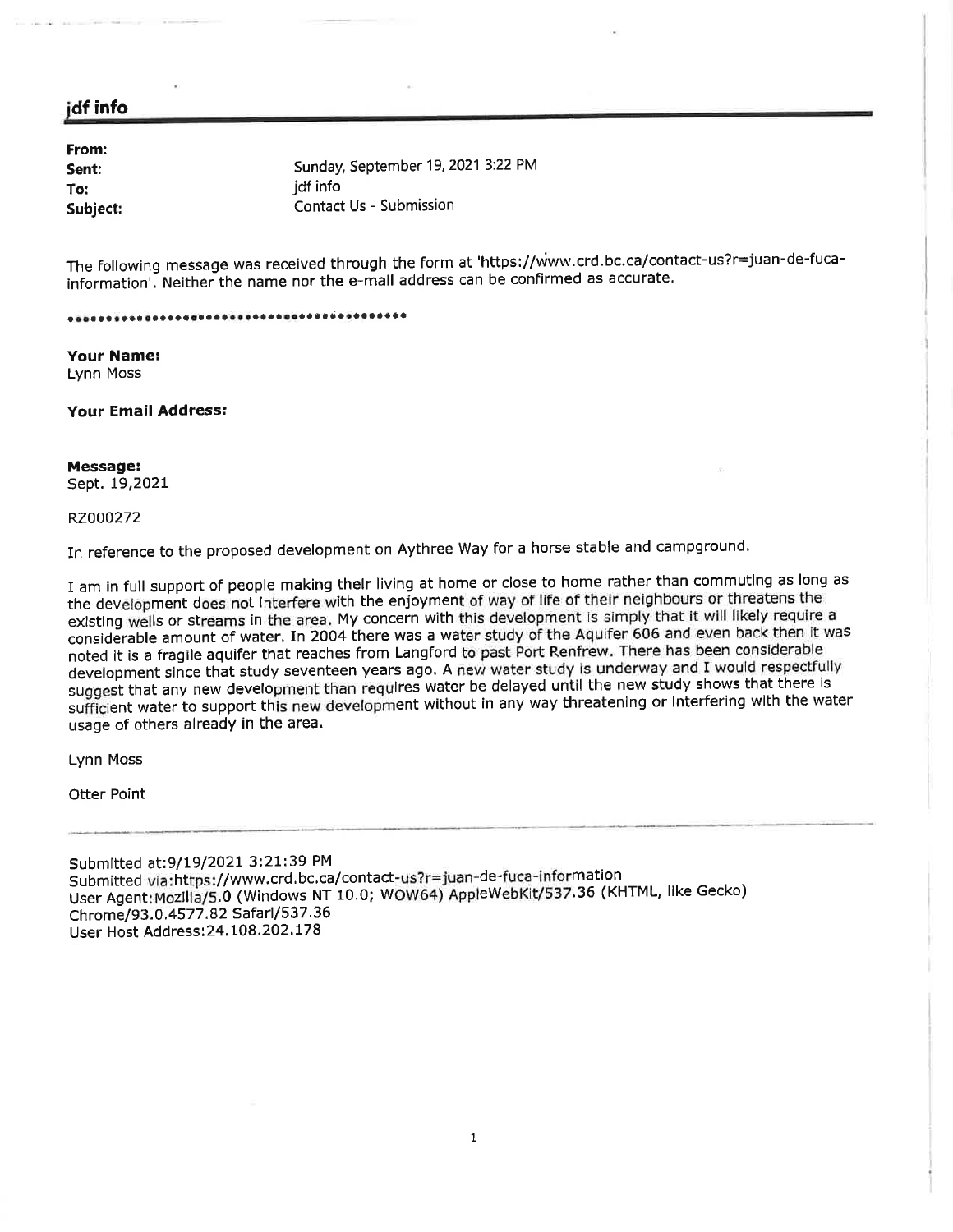To: Otter Point Advisory Planning Commission

From: Sharon Sterling & Howard Taylor

Date: 12 November 2021

**RE: Zoning Amendment Application** 

Section 42, Otter District - Clark Road & Aythree Way (PID 009-497-790)

Thank you for the opportunity to participate in the public meeting held on 6 July 2021. The meeting was well-run and informative.

Based on the discussion at the meeting, we would like to clarify our position regarding the camping proposal portion of this rezoning, suggest specific recommendations for the zoning, and raise a couple of new concerns that came out of the meeting.

We support hobby farms and equine establishments in Otter Point. Although we don't see this land as being suitable for agriculture, we believe that our new neighbours have good intentions. But once the zoning is changed, it is open to use for a variety of purposes by subsequent owners. For this reason, we request that this specially created AG-2 zoning be more specific regarding what is and isn't allowed on this property so that it suits both the current owner's needs and the nature of the community for years to come.

described as We think that what we are suggesting fits with what being the main intention of the owners. Our comments on the equine facilities are based on 30 years of horse ownership, including managing a large boarding stable with both indoor and outdoor arenas.

# Camping

We agree with our neighbours on Amanda Place that this area is not suitable for a campground. We are concerned that any camping for any length of time will be a fire and security risk for adjacent properties, and it will be noisy.

said that the camping would only be for clinics. The proposal submitted by Grayland Consulting says 'overnight camping with or without horses' which suggests the general travelling public could also be camping there. If camping is allowed in the zoning, there should be strict limits on who may camp and how long they may stay. For example, the current definition of a campground for the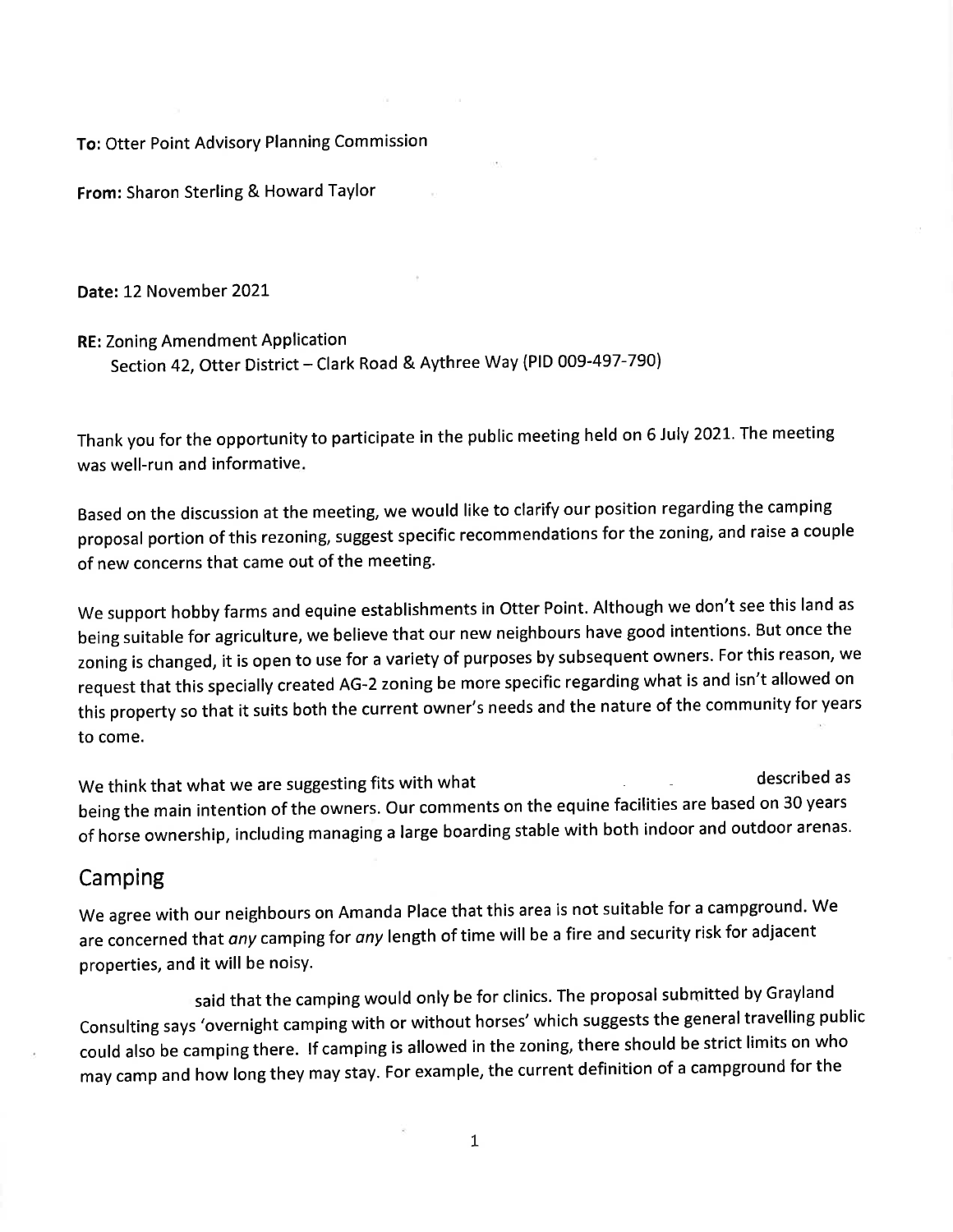travelling public in Juan de Fuca Land Use Bylaw 2040 permits stays of up to 30 days, which is not acceptable to us nor necessary for the use the developers have described.

If camping is to be allowed, we suggest that the zoning specifies:

- only people attending an event held on the site may stay overnight
- maximum number of people staying be limited to 10
- campers may stay for a maximum of three nights
- overnight events would be held a maximum of once a month
- all outdoor gatherings cease at 10:00 pm

These limits would accommodate clinics, which are typically three days long at most.

# Number of Livestock on the Property

It appears to us that the proposed AG-2 zoning has no limit on the number of livestock per hectare. From discussions with the owners, we understand they plan to have goats, cattle, horses and chickens, so we would like to see the allowed number specified in the zoning.

Since the current owners are planning for a commercial equine establishment, we are especially interested in the maximum number of horses they plan to permanently house on the property. A figure of a total of six horses was mentioned at one point during the 6 July meeting. At another point there was a mention of maybe four boarders visiting their horses each day. The owners currently have three horses of their own on the property, so we think this would mean three boarders to reach a total of six.

We agree with the owners that six permanent horses on the property is reasonable, which would suggest a six-stall barn. An additional five horses could be provided temporary boarding in paddocks for a clinic. (Not every clinic attendee will require overnight boarding.)

# Indoor/Covered Riding Arena

is right that a covered riding space is important for an equine facility in our climate. But we aren't clear on what is planned in this case. The dimensions mentioned were 30 X 50 feet. This would be small even for the average hobby farm riding ring-we don't see it being usable for clinics, lessons, etc. Our personal experience is that the minimum dimensions for a usable arena (indoor or out) is 70 X 130 feet, although some sources say you can go as small as 60 X 120 feet. Small-scale hobby-use covered arenas are typically 16 feet high (18 if you want to jump), commercial ones go higher. So they dominate the landscape where they are.

We suggest that the zoning specifies:

- $\sim$  The dimensions of the allowed indoor/covered arena
- Its permitted location with respect to neighbouring properties an i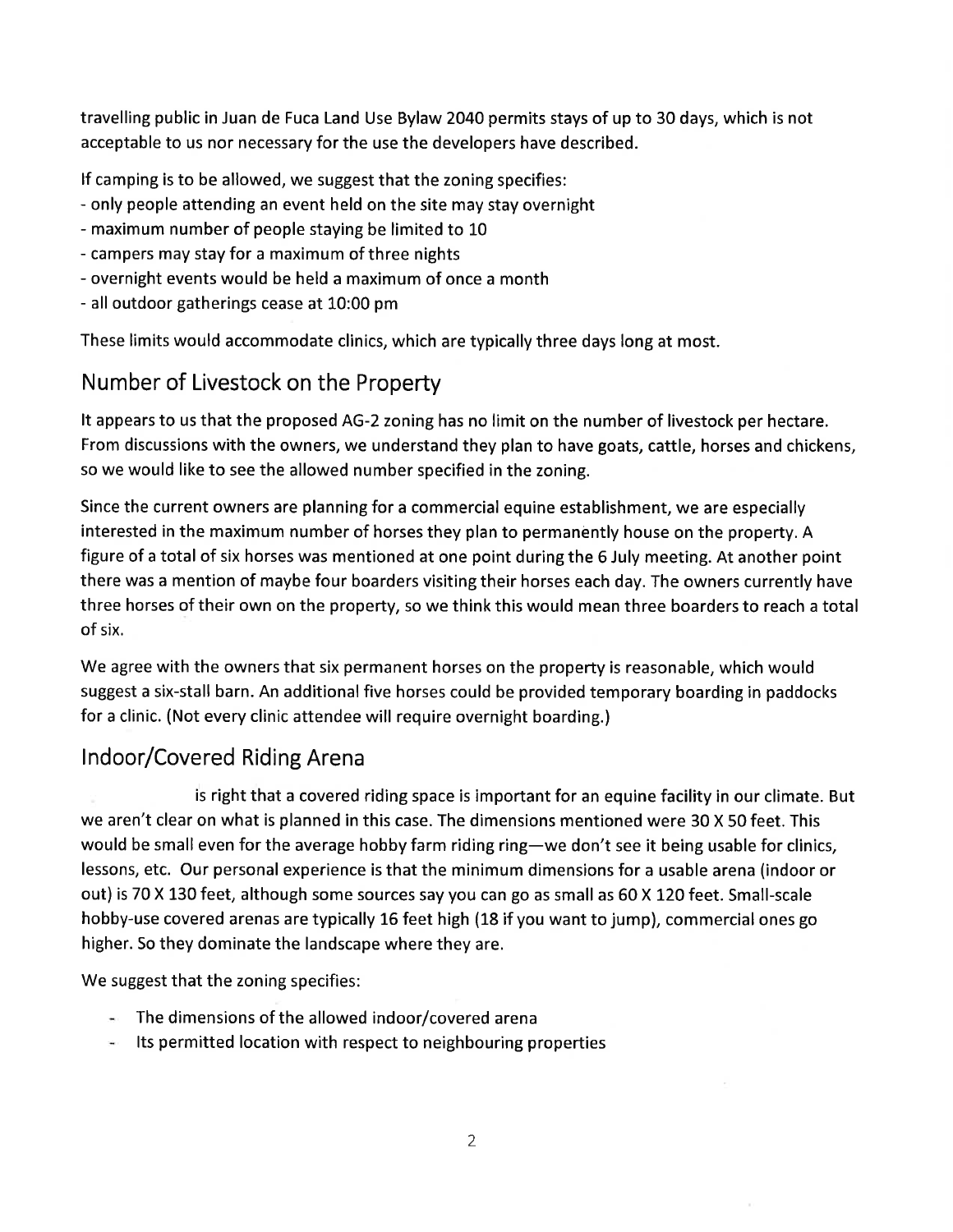# **Water Use**

We don't understand water management issues as well as many of the people who spoke at the July 6<sup>th</sup> meeting. We were concerned by some of the information shared, and are pleased that the committee is emphasizing the need for more study into this matter, and that the owners have already done their due diligence and can provide the required information.

We were especially interested in the point raised of the possible effect of blasting on the access to water and, presumably, how the runoff feeds into our creeks. There are few flat areas on the subject property, so there is going to continue to be a lot of blasting for building, access, and the creation of an arena.

mentioned a typical gallons-per-horse water-use figure. It would be good to clarify if that figure takes into account that an indoor/covered arena will need watering year-round to stop dust from becoming a health hazard for horses and riders. Exactly how much water will depend on the final dimensions and the footing, but it is not an insignificant amount. In summer, outdoor arenas also require watering for dust control. And, of course, water use would increase depending on the number of other livestock kept on the property.

# Trails for the use of Local Residents

explanation that they are working with CRD regarding trails in the parcel labelled as Rem Part Sec 42 on the plan is terrific news. But without access through the subdivision, this isn't of benefit to the people who will be most affected by the development. The only access would potentially be through Clark Rd—which is well-known to be a dangerously busy narrow road. We would be delighted if a revised proposal included a public trail through the subdivision to the proposed trail system in the north.

# **Access**

This is not related to the proposal under question, but it did come up at the meeting, so we think it was adamant that the Blue Grouse Way right of way leading to worth mentioning. Amanda Place would not be developed as a road. We are relieved to hear this because doing so would disturb the small remaining piece of the wetland that was destroyed when the area was logged, and the turn from Amanda Place onto Otter Point Road is a dangerous one that cannot support more traffic.

However, we notice that the latest version of the subdivision plan (SU0007040) creates an odd-shaped lot (Proposed Lot 1) that leads directly from Aythree Way to the undeveloped Blue Grouse Way right of way, neatly missing the 11-ha parcel under discussion in this proposal.

This odd arrangement raises the concern that the consortium of owners might later put a road through as part of the subdivision proposal to meet the access demands of a commercial establishment. We

 $\overline{\mathbf{3}}$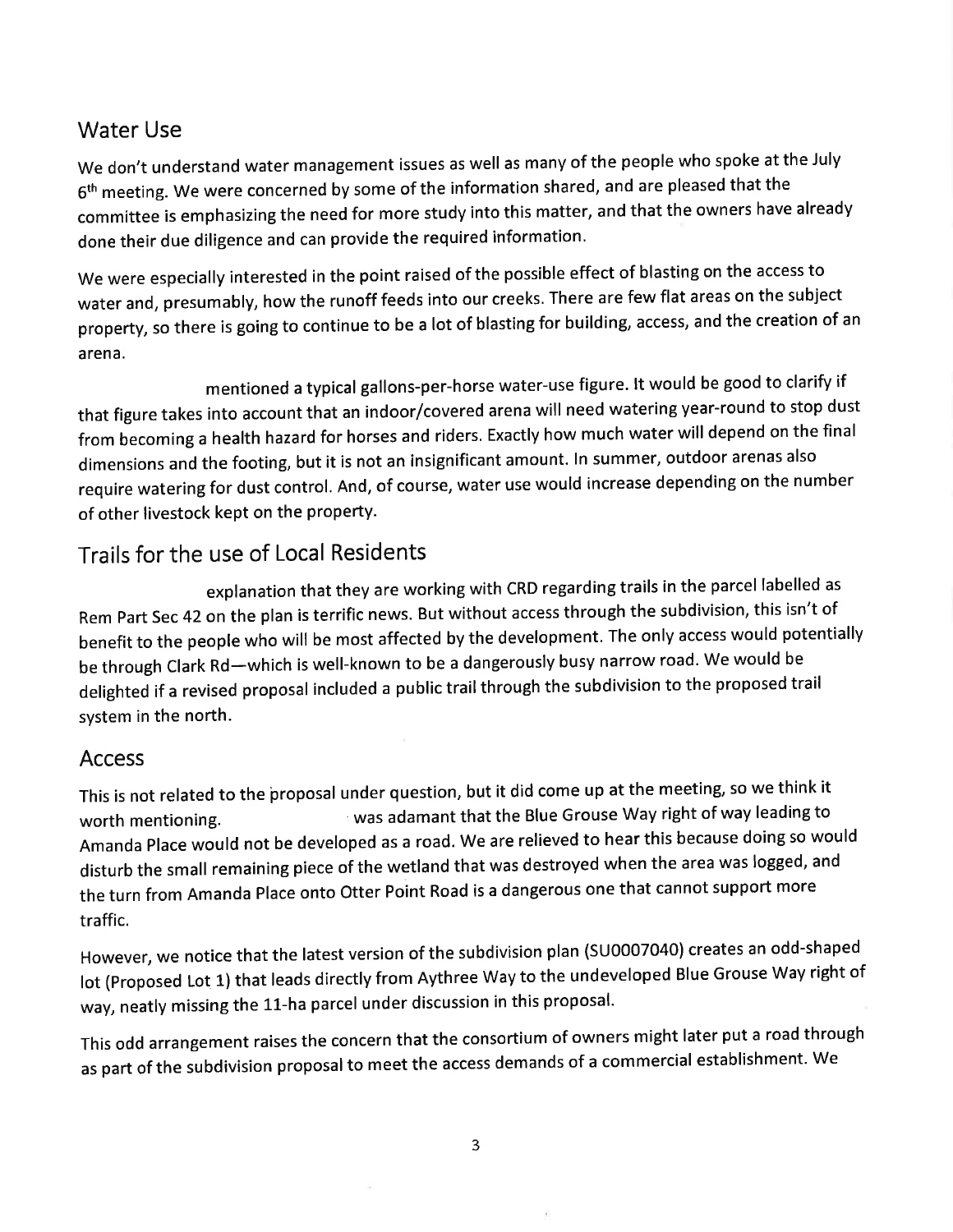absolutely do not support the development of a commercial equine facility if to do so requires Blue Grouse Way to become the access road.

 $\sim$ 

 $\mathcal{L}(\mathbf{z})$  . The contract of  $\mathcal{L}(\mathbf{z})$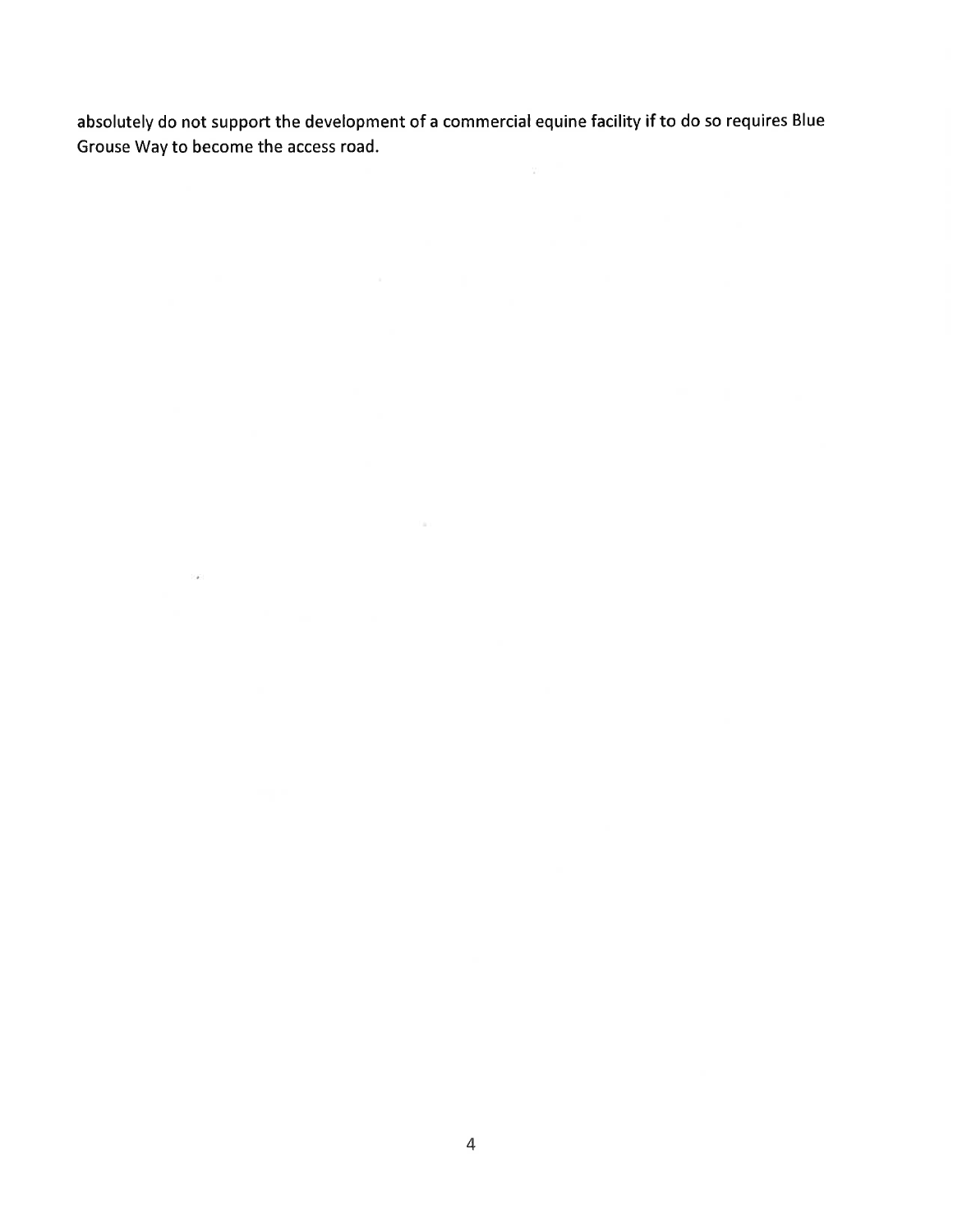Dear Mr. Hicks and the Land Use Committee:

I am firmly opposed to the Zoning Amendment Application for Section 42, Otter District, Clark Road & Aythree Way (PID: 009-497-790).

My property neighbours the subject property. I have received no notice from the CRD about this LUC meeting.

I live in a quiet, low-density residential neighbourhood that has been established for about four decades. Few people move in or out of this neighbourhood, which makes it a stable, peaceful community. We have lived here with the expectation that the land on which the subject parcel sits would be used as a tree farm during our lifetime, the primary use for which it is currently zoned (silviculture); and, alas, an ideal neighbour! There is no appreciable commercial activity in our neighbourhood other than farm stands and home occupations.

The new owner of the property is proposing a different land use, one that does not already exist in the area. Neighbours who have been here for decades will be given the opportunity to respond to that proposal at the 11<sup>th</sup> hour if the LUC approves and the CRD board approves at first and second readings. How many such applications have ever been defeated at third reading? The Land Use Committee are the people closest to the local community, and should be most responsive to the community that they are supposed to represent, which has been overwhelmingly opposed to this proposal.

Why should the existing community, who already registered strong opposition at the Advisory Planning Commission stage, have to fight to preserve the status quo against a newcomer whose proposal would detrimentally affect the community? Shouldn't the onus be on the proponent to persuade the community members of the net benefit of the proposal, and thereby obtain their support, in order for the proposal to advance? That has not been done, and I don't see it happening.

Given that a commercial development is being requested, I ask:

- . How would additional drawdown of the aquifer benefit the community? The staff report before us already states that the aquifer "has very low productivity and available water to provide for the proposed development is likely to be limited." Some local properties already have to rely on water delivered by truck.
- . How would runoff from a livestock operation (riding ring) benefit the community? The Ministry of Lands and Natural Resources, Water Protection Section, states that the aquifer has "an overall high vulnerability to contaminants introduced at the land surface". At least one well in the community has had to be shut down due to contamination by animal waste. The runoff of animal waste is essentially fertilizer for downstream riparian areas, which upsets the ecosystem. And animal feed can introduce pest species of vegetation.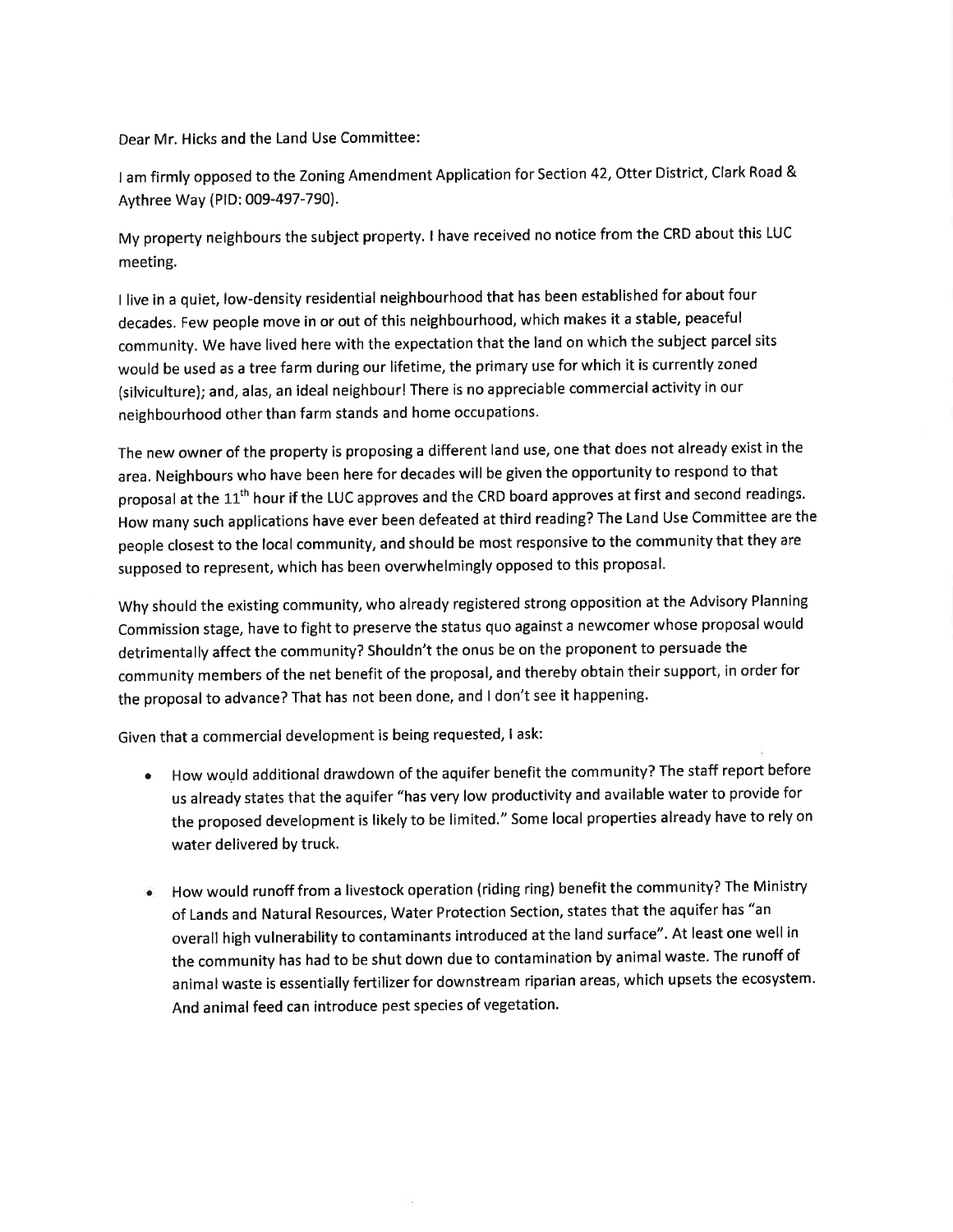- How would additional traffic, conveying customers and material through, to and from the neighbourhood, benefit the community? There would be increased noise, pollution of air and land, and risk to pedestrians and cyclists (and wildlife), who do actively use Otter Point Road.
- How would campfire smoke and the increased risk of wildfire benefit the community?  $\bullet$
- How would protection of livestock against the native bears, cougars, and wolves benefit the native fauna and those of us who live in harmony with them? We know who is sacrificed when there is a conflict. And yet who is responsible for this conflict, when non-native livestock are introduced?
- How would bringing in non-resident campers who explore, gather, or otherwise use the neighbouring forested private property benefit the community?

Do LUC members see the addition of a campground and riding ring adjacent to a residential area as beneficial to the established residential community? How so? Have community members sought out or expressed a desire for such development any time over the past decades - or have we united to keep Otter Point rural and residential and free from commercial intrusion and detrimental environmental activities? What significant benefit would this proposal bring to the community, that would outweigh the detriments?

Please support the community to stay quietly residential and preserve the natural environment that we value.

Sincerely,

**Rich Mably**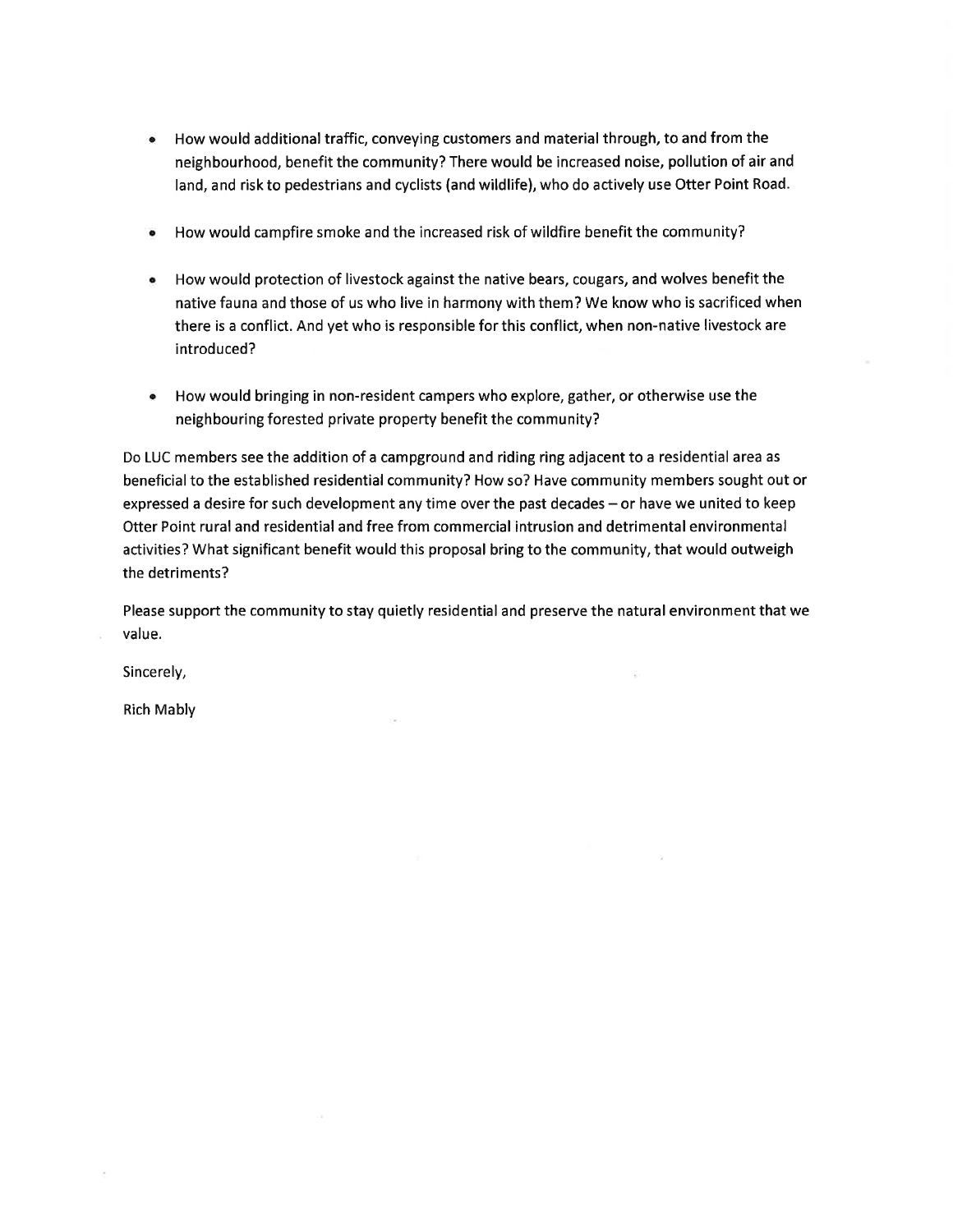## **Wendy Miller**

| From:<br>Sent:<br>To:<br>Subject: | <b>Bob &amp; Heather Phillips</b><br>$ -$<br>Sunday, November 14, 2021 10:26 AM<br>Wendy Miller; Bob and Heather Phillips<br>JUAN DE FUCA LAND USE COMMITTEE Zoning Amendment Application a) RZ000272 - |
|-----------------------------------|---------------------------------------------------------------------------------------------------------------------------------------------------------------------------------------------------------|
|-----------------------------------|---------------------------------------------------------------------------------------------------------------------------------------------------------------------------------------------------------|

CAUTION: This Email is from an EXTERNAL source. Ensure you trust this sender before clicking on any links or attachments.

**Heather Phillips** 

## JUAN DE FUCA LAND USE COMMITTEE November 16, 2021 at 7 pm

Zoning Amendment Application a) RZ000272 - Section 42, Otter District, (Clark Road & Aythree Way)

I support the re-zoning to a new Agricultural 2 zone. The proposed AG 2 zone is appropriate in that it defines riding and boarding of horses as an accepted use

The need to protect the water resource is recognized. The problems with finding and protecting groundwater are recognized. At this time, the JdF LUC is not responsible for managing the water resource, although water resources and managing water supply should be a main feature of land use planning. When the Juan de Fuca Land Use bylaw is finally, after more than thirty years, re-written, there will be many issues to address.

**Additional comments.** 

First. In the draft of Bylaw 4422 proposed to create the new zone, Sec. 3B.01, under Accessory Uses, the list does not specify camping or camp sites. Sections 3B.04, density and 3B.06, required yards, support campsites in this zone.

I suggest a 3B.01 (I) that specifies campsites.

Composting of organic waste generated on site would become (m)

Second. Bylaw 2040 Schedule A will also be amended to list the new zone in other places. For example 1 Table of Contents, 2 Definitions, 3.07, where Zones are listed, to add AG 2 to the lists of zones. Is there any simple way of saying "Schedule A amended where needed"?

Third: Rural lands zoning implies agricultural or forestry: commercial activity and traffic. These are not residential zones. Converting a parcel from AF to AG @ is not a far stretch. Commercial traffic is appropriate. The road access to the parcel for which the zone is proposed is better, at this point in time, than access to much of East Sooke

**Heather Phillips, Otter Point**